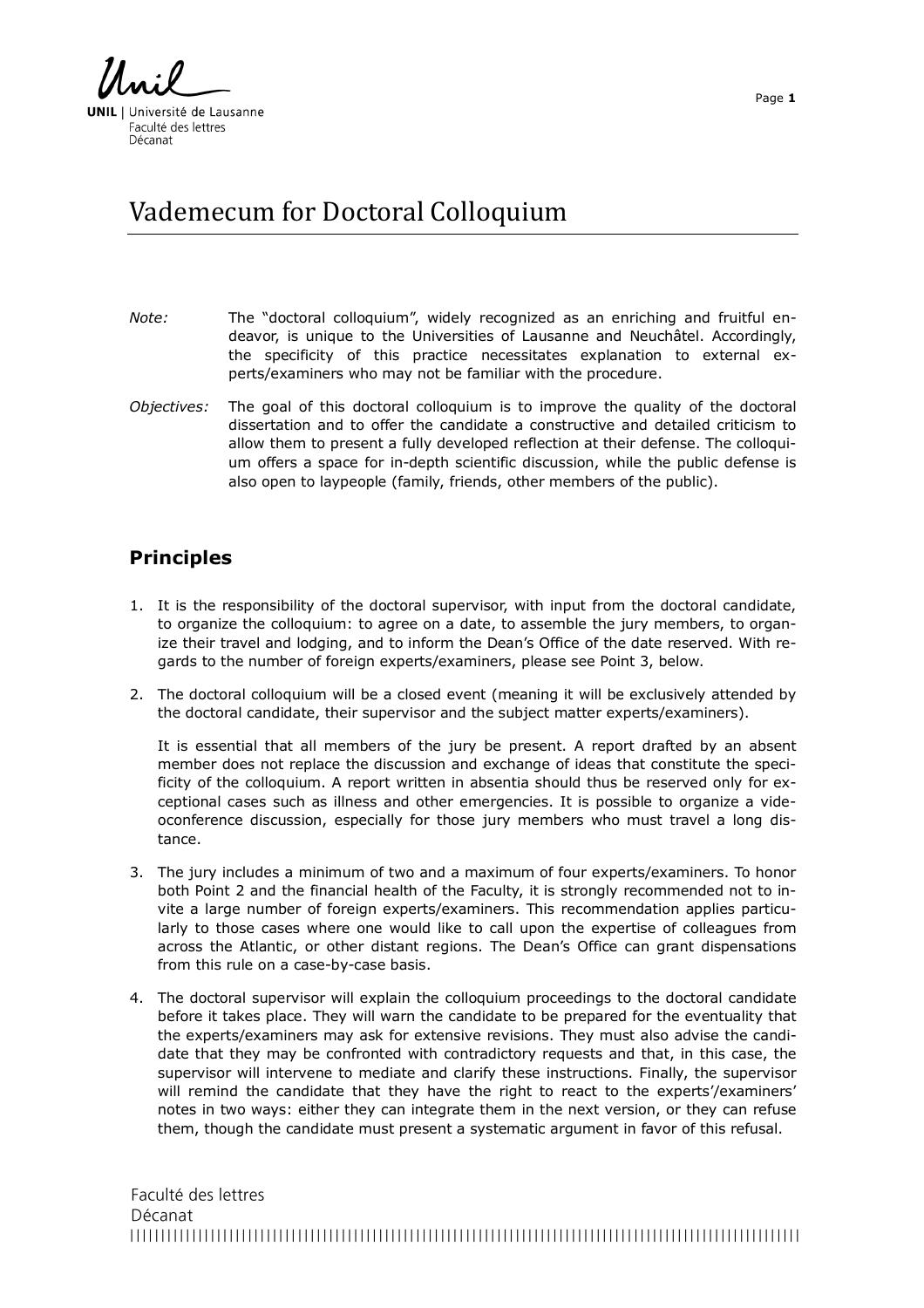**UNIL** | Université de Lausanne Faculté des lettres Décanat

- 5. Before the colloquium, the doctoral supervisor will present the core principle of this undertaking to the jury members: namely, that they must share ALL their thoughts with the candidate without withholding arguments or criticisms until the candidate's defense. The experts/examiners may fear, then, that they will have nothing more to share during the defense; the supervisor will explain to them that their participation in the defense is expected to be short (20 to 30 minutes maximum), including a general commentary on the dissertation and several questions permitting the candidate to demonstrate their ability to extemporize. They will remind the experts/examiners that, at the defense, the jury should emphasize the work the candidate has accomplished between the colloquium and the defense, and discuss potential new and/or corrective points that the candidate has added to the manuscript between the colloquium and the defense. They may also summarize the experts'/examiners' two major responsibilities: a) presenting criticisms, comments, queries, and advice during the colloquium, and b) presenting general commentary followed by an evaluation of the changes at the public defense.
- 6. During the colloquium the discussions center on general elements of the dissertation (for example structure, methodological principles, and/or bibliography), as well as on more detailed and in-depth aspects.
- 7. The length of the colloquium is not formally dictated. On average, the colloquium lasts between 3 and 4 hours (with a pause in the middle, as needed).
- 8. It is not necessary (and, in fact, is not recommended) for the candidate to make an introductory presentation. The members of the jury have read the dissertation and are there to share their feedback with the candidate. A presentation is an exercise meant to inform laypeople during the public defense.
- 9. The jury members may speak one at a time, with the possibility that individual members may address a point raised earlier by another, if they so wish. This dynamic should be managed according to the jury members' preferences and flexibly adapted to each individual case.
- 10. The role of the doctoral supervisor is to preside over the discussion and to highlight where the external experts'/examiners' opinions converge or diverge vis-à-vis how to improve the dissertation. They mediate between the jury members and the candidate, seek clarification as needed, and ensure that the essential points of the argument (or each chapter of the dissertation, for example) have been taken into account. In the case of a disagreement between experts/examiners, or even between the candidate and an expert/examiner, the supervisor should attempt to advance the discussion by proposing strategies to resolve the conflict.
- 11. The doctoral colloquium concludes with a rapid deliberation with or without the candidate, as needed —that should decide whether the candidate might be admitted to the defense. A positive outcome is communicated immediately to the candidate by their doctoral supervisor, who should also clearly delineate the necessary modifications and suggested revisions. The colloquium ends with a final roundtable during which each member of the jury summarizes a general appraisal of the work accomplished, as well as the specific requests for modification that have been previously discussed. At this stage, it is important to limit discussion strictly to the list of essential points that must be revisited. If the work is not yet ready for a defense, the candidate must be informed and a list of necessary revisions clearly established. In this scenario a second colloquium must be scheduled.